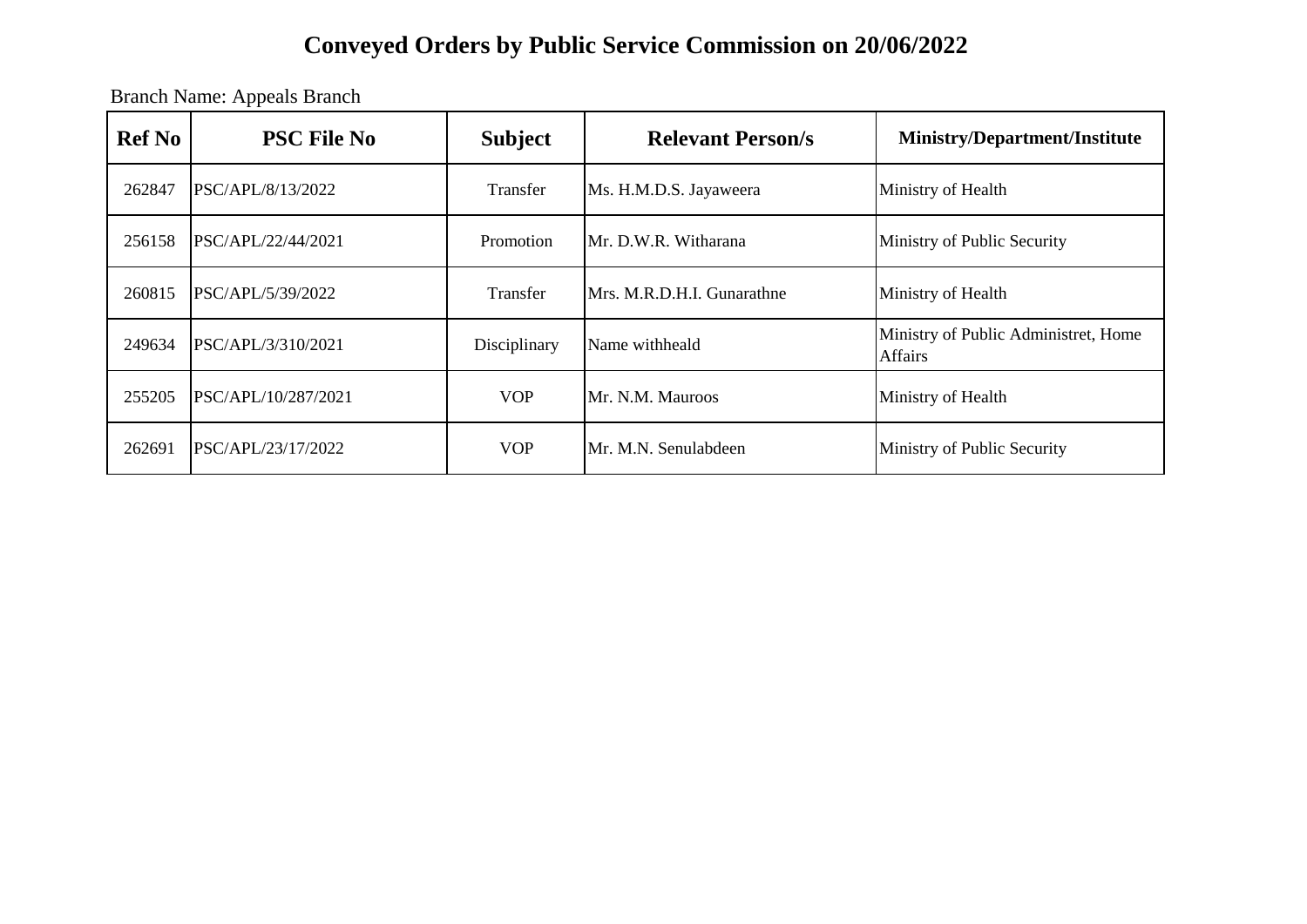Branch Name: Appointment

| <b>Ref No</b> | <b>PSC File No</b>                | <b>Subject</b>            | <b>Relevant Person/s</b> | Ministry/Department/Institute                                                                   |
|---------------|-----------------------------------|---------------------------|--------------------------|-------------------------------------------------------------------------------------------------|
|               | 264093 PSC/APP/10/5/10/2022       | <b>Acting Appointment</b> | Mrs.S.A.E.W.Kularathna   | Ministry of Public Administration, Home<br>Affairs, Provincial Councils and Local<br>Government |
|               |                                   |                           | Mr. S.A.J.Prasanna       |                                                                                                 |
| 263817        | PSC/APP/03/09/07/2021(Vol-<br>11) | Cofirmation               | Mr.T.R.M.S.Gunarathna    | Ministry of Defence                                                                             |
|               |                                   |                           | Mr. W.P.A.S.Perera       |                                                                                                 |
|               |                                   |                           | Ms. A.S.N.Amarasekara    |                                                                                                 |
| 264519        |                                   |                           | Mr. K.D.Nayanajith       |                                                                                                 |
|               |                                   |                           | Mrs. B.N.Magammana       |                                                                                                 |
|               | 264518 PSC/APP/03/04/11/2022      | Cofirmation               | Mr. M.P.U.Jayaweera      | Ministry of Education                                                                           |
| 264523        |                                   |                           | Mrs. R.A.D.S.Ranasinghe  |                                                                                                 |
|               |                                   |                           | Mrs.W.J.Priyadarshani    |                                                                                                 |
|               |                                   |                           | Mrs.R.K.Dilrukshi        |                                                                                                 |
|               | 262980 PSC/APP/01/01(III)/2021    | Re-Employment             | Miss. H.D. De. Soyza     | Ministry of Mass Media                                                                          |
|               | 261163 PSC/APP/01/27/2021         | Re-Employment             | Mr. J.D.J.S. Fernando    | Ministry of Mass Media                                                                          |
|               |                                   |                           | Mr. M. Nagarajah         |                                                                                                 |
|               | 262247 PSC/APP/01/16(IV)/2021     | Re-Employment             | Mr. B. Ariyapala         | Ministry of Public Administration, Home<br>Affairs, Provincial Councils and Local<br>Government |
|               | 257903 PSC/APP/4/06/2017          | <b>EB</b> Concession      | Mrs. M.H.U. Siriwardana  | Ministry of Agriculture                                                                         |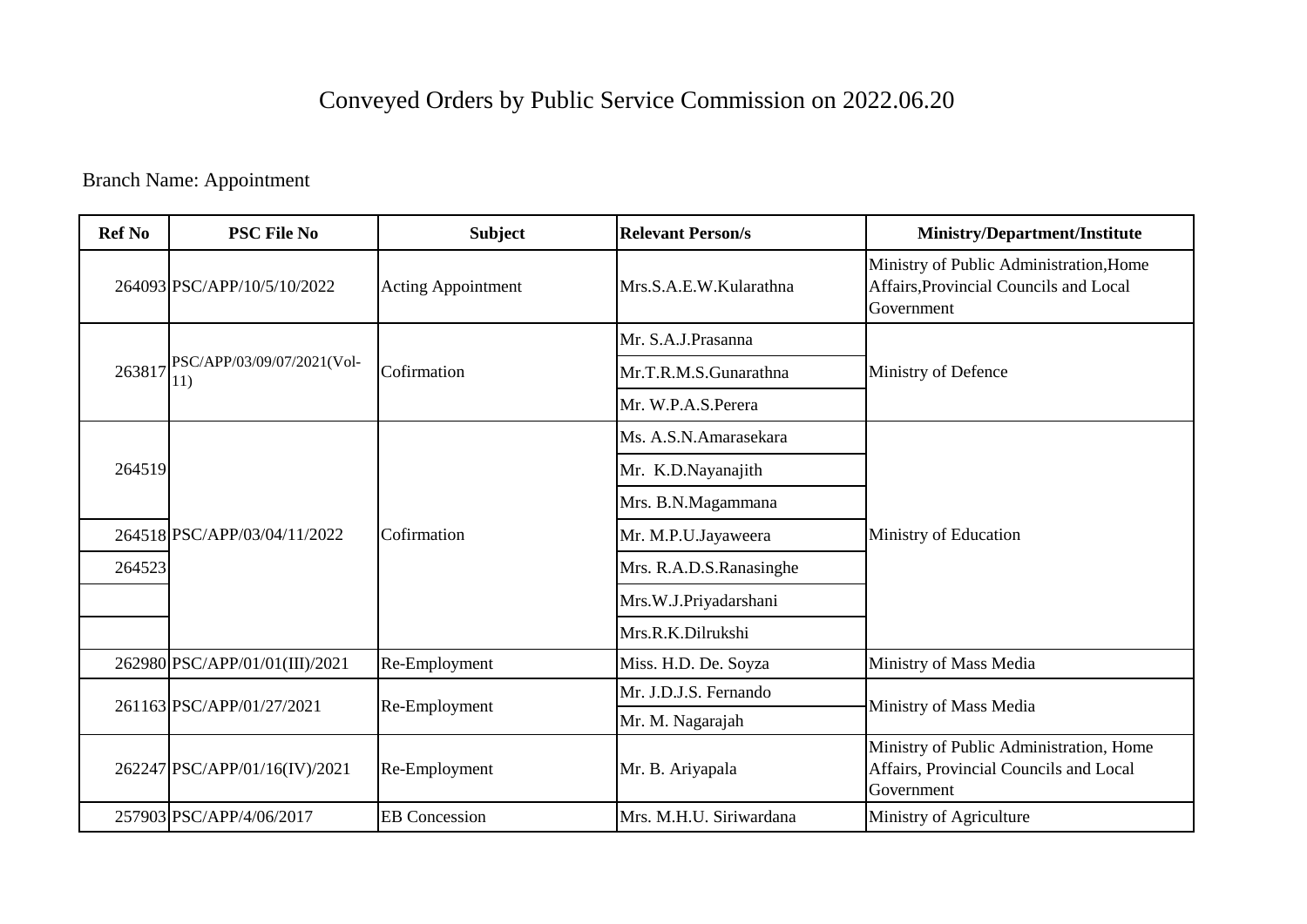| <b>Ref No</b>    | <b>PSC File No</b>   | <b>Subject</b>                                                                                 | <b>Relevant Person/s</b>                       | Ministry/Department/Institute                                                                   |
|------------------|----------------------|------------------------------------------------------------------------------------------------|------------------------------------------------|-------------------------------------------------------------------------------------------------|
| 264031<br>264417 | PSC/APP/6/760/2017   | Grade II promotion - Sri lanka<br>Inland Revenue Service                                       | Mrs. S.N. Liyanapathirana                      | Ministry of Finance Economic<br><b>Stabilization and National Policies</b>                      |
| 258756<br>254346 | PSC/APP/6/1003/2021  | Grade II promotion - Sri Lanka<br>Agriculture Service                                          | Mrs. A.S. Banu                                 | Ministry of Agriculture                                                                         |
| 264043           | PSC/APP/07/1428/2019 | Appeal for Senior Station Master -<br>Department of Sri Lanka Railways                         | Mr. W.P. Sarath Kumara                         | Ministry of Transport and Highways                                                              |
| 262413<br>263004 | PSC/APP/07/1689/2021 | Regarding the attending to duties<br>appointment in the post of<br><b>Divisional Secretary</b> | Mrs. W.P.D. Chandani<br>Ms. E.M.S.P. Ekanayaka | Ministry of Public Administration,<br>Home Affairs, Provincial Councils and<br>Local Government |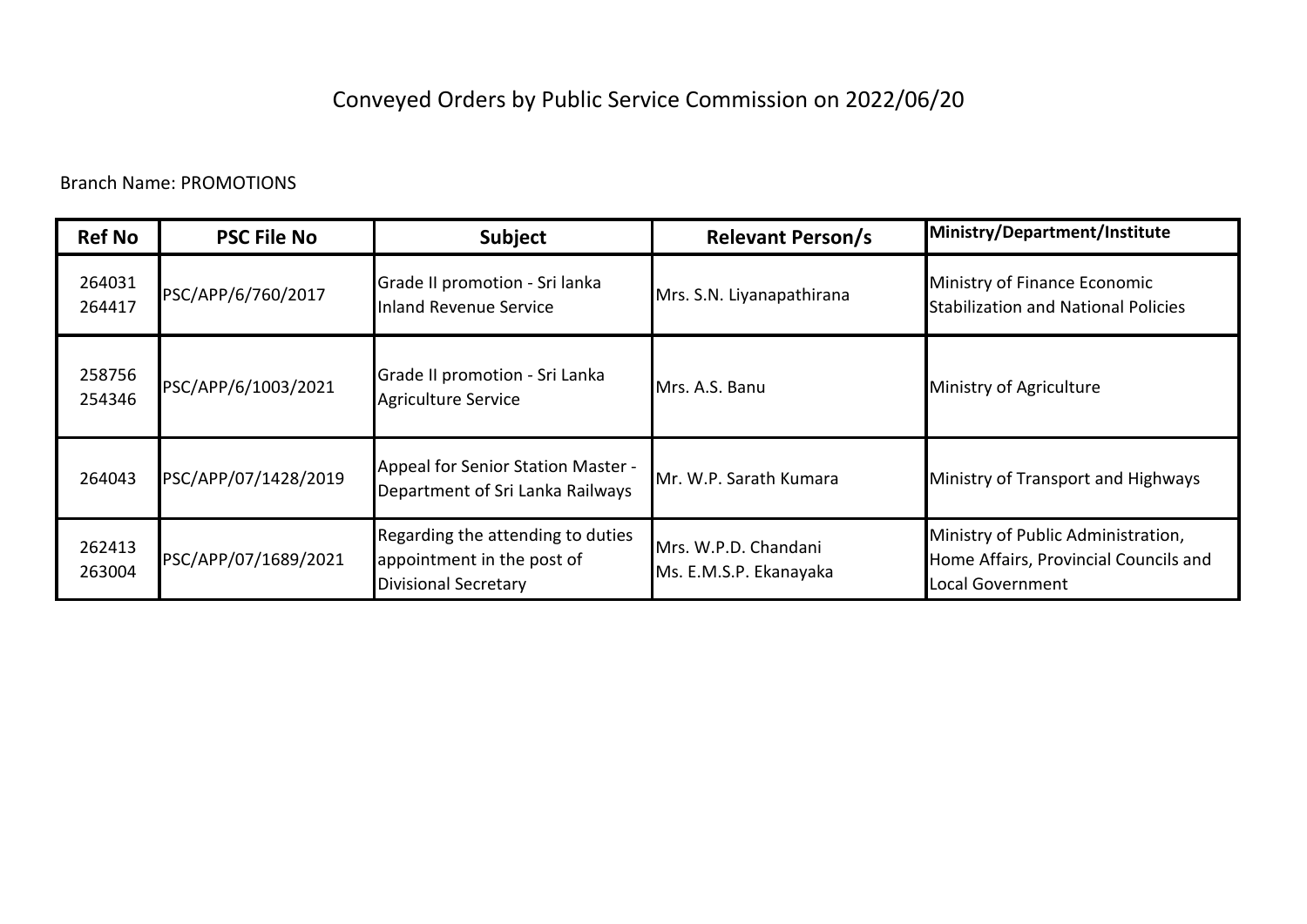| <b>Ref No</b> | <b>PSC File No</b>   | <b>Subject</b>                                                                                 | <b>Relevant Person/s</b>      | Ministry/Department/Institute                                          |
|---------------|----------------------|------------------------------------------------------------------------------------------------|-------------------------------|------------------------------------------------------------------------|
| 260783        | PSC/APP/07/1648/2021 | Regarding the appeal to amend the<br>promotion date to the rank of<br>Superintendent of police | Mr. G.M. Jayarathna (Retired) | Ministry of Public Security                                            |
| 263445        | PSC/APP/07/968/2016  | Fill up the Vacancies in the Post of<br>Commissioner of Prison                                 | .Common                       | Ministry of Justice, Prison Affairs &<br><b>Constitutional Reforms</b> |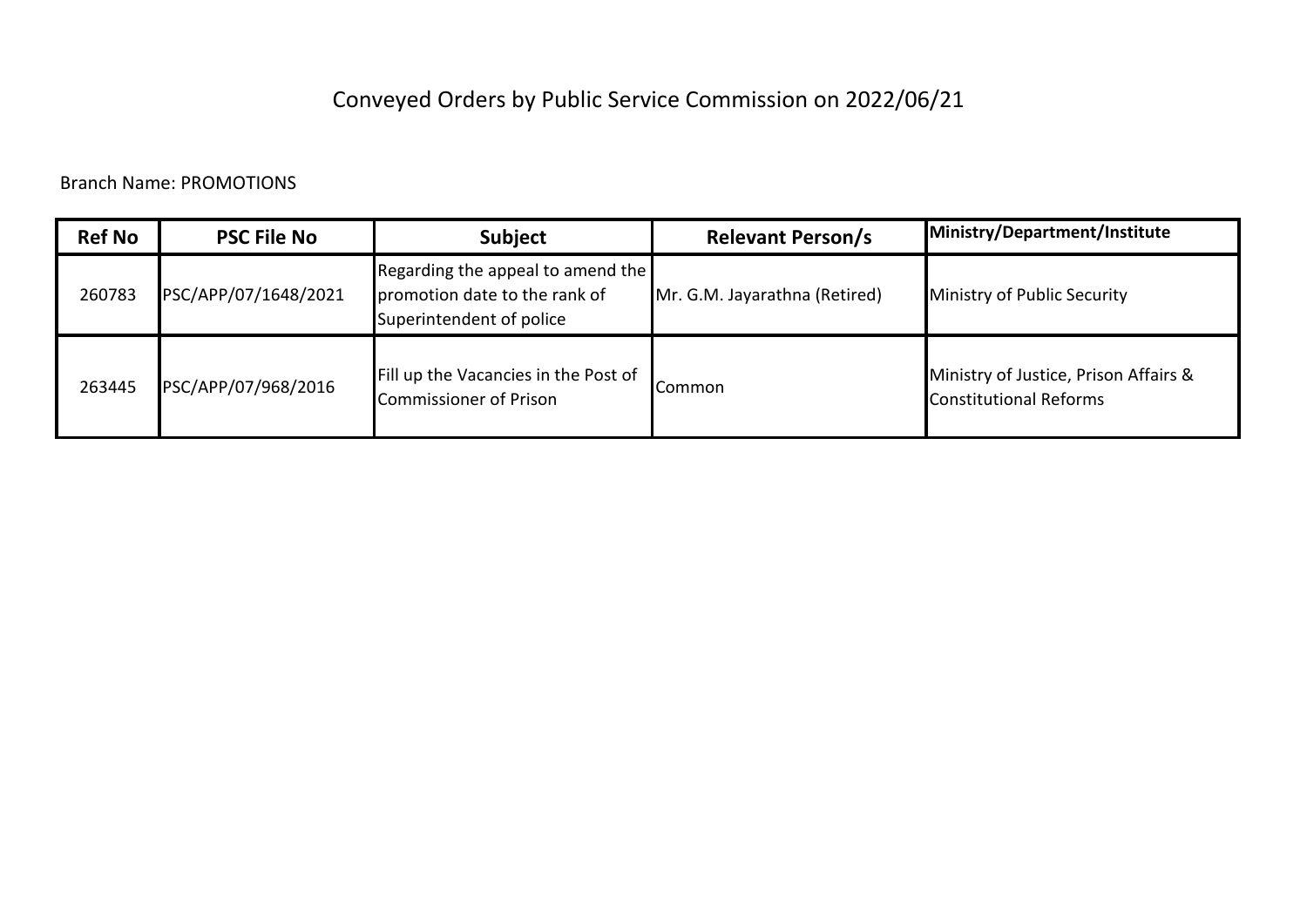Branch Name: Appeals Branch

| <b>Ref No</b> | <b>PSC File No</b> | <b>Subject</b> | <b>Relevant Person/s</b> | <b>Ministry/Department/Institute</b>                              |
|---------------|--------------------|----------------|--------------------------|-------------------------------------------------------------------|
| 192427        | PSC/APL/6/132/2019 | Other          | Mr. W.A. Lanti           | Ministry of Justice Prison Affairs $\&$<br>Constitutional Reforms |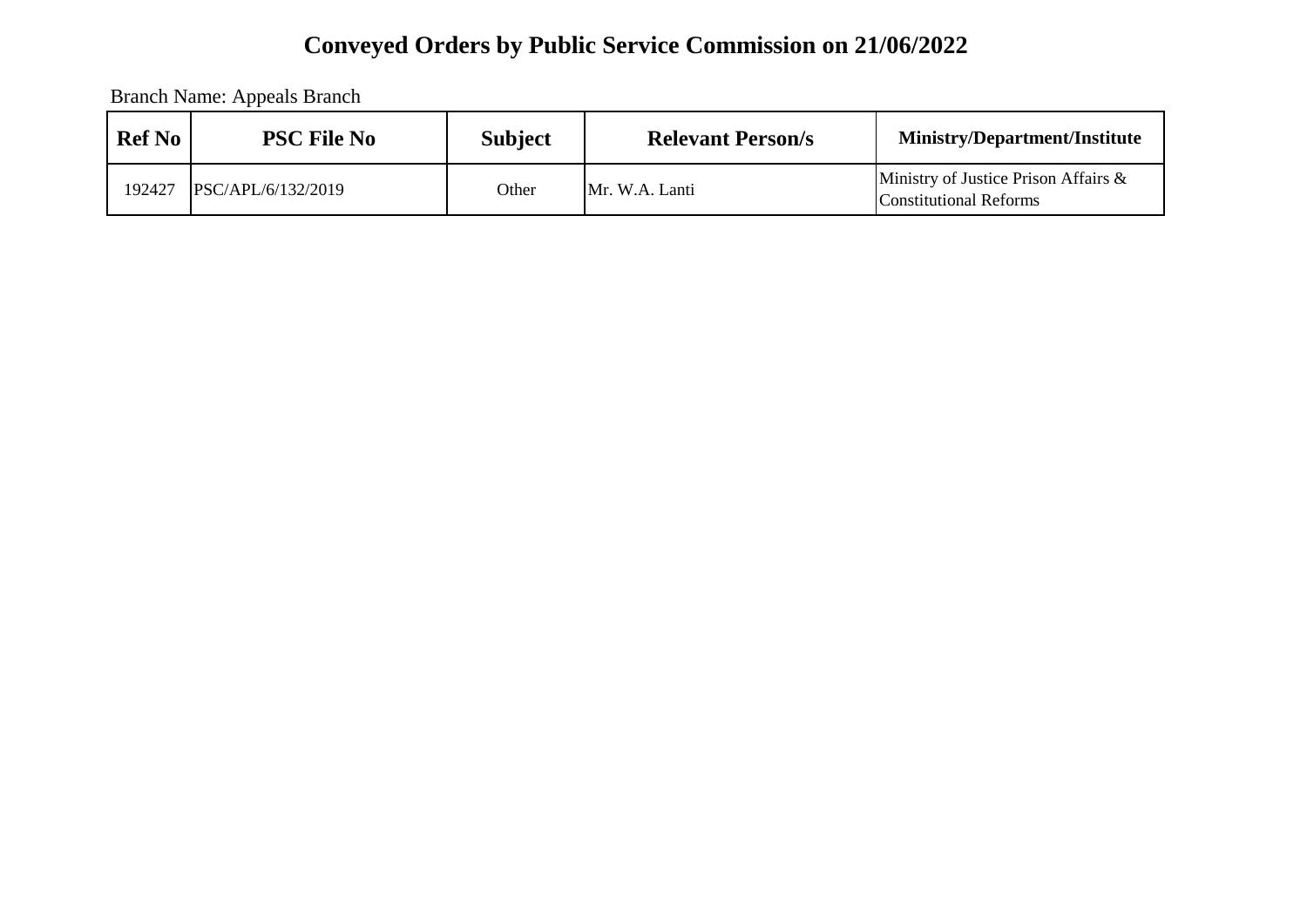Branch Name: Appointment

| <b>Ref No</b> | <b>PSC File No</b>           | <b>Subject</b>  | <b>Relevant Person/s</b> | <b>Ministry/Department/Institute</b>                                                            |
|---------------|------------------------------|-----------------|--------------------------|-------------------------------------------------------------------------------------------------|
|               | 264800 PSC/APP/01/03(I)/2022 | Re - Employment | Mrs. S. Jayawardena      | Ministry of Public Administration, Home<br>Affairs, Provincial Councils and Local<br>Government |
|               | 262551 PSC/APP/01/20/2021    | Re - Employment | Mrs. T.K. Thebulandage   | Minister of Sports & Youth Affairs                                                              |
|               | 264701 PSC/APP/01/16/2021    | Re - Employment | Mr. J.P. Sumanarathna    | Minister of Agriculture                                                                         |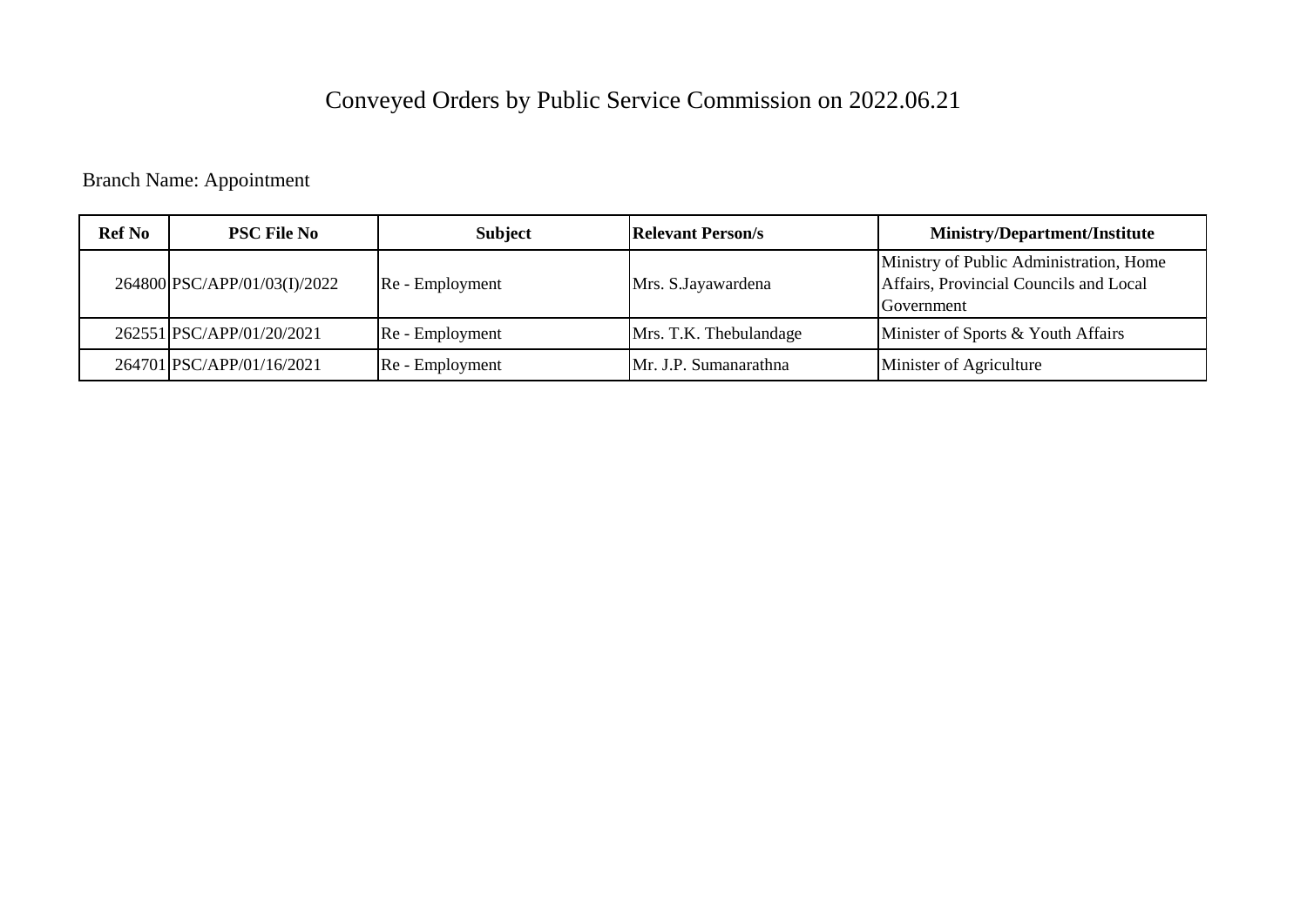| <b>Ref No</b> | <b>PSC File No</b> | Subiect                                                                                        | <b>Relevant Person/s</b>  | Ministry/Department/Institute |
|---------------|--------------------|------------------------------------------------------------------------------------------------|---------------------------|-------------------------------|
| 264295        | PSC/APP/6/810/2018 | Regarding the Grade I Promotion of<br>Sri Lanka Animal Production and<br><b>Health Service</b> | Mr. B.A.D.S. Jayawardhane | Ministry of Agriculture       |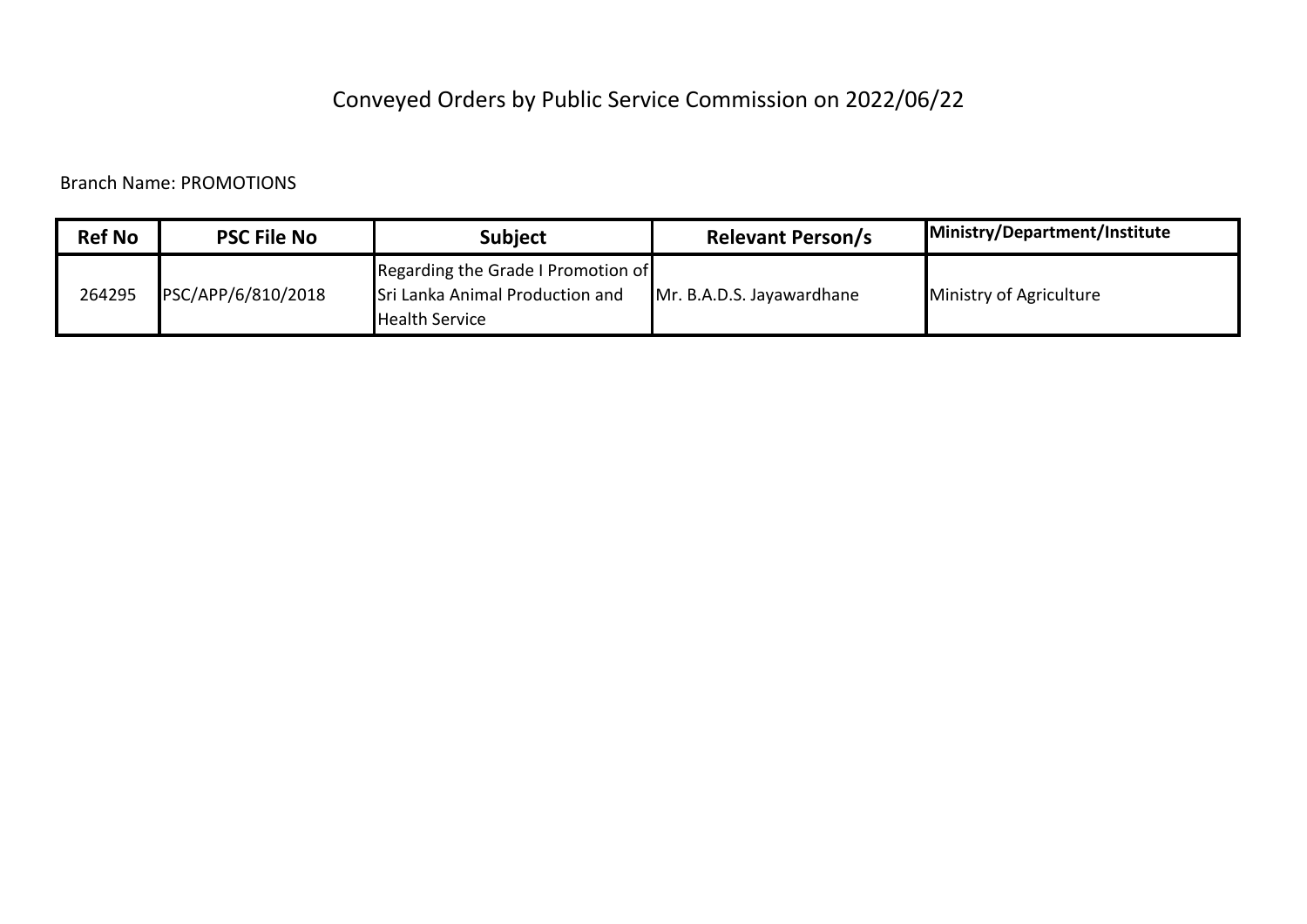| <b>Ref No</b> | <b>PSC File No</b>  | <b>Subject</b>                                           | <b>Relevant Person/s</b>   | Ministry/Department/Institute |
|---------------|---------------------|----------------------------------------------------------|----------------------------|-------------------------------|
| 266365        | PSC/APP/7/1220/2018 | Special Grade Promotions of Sri<br>Lanka Foreign Service | Relevant Eligible Officers | Ministry of Foreign Affairs   |